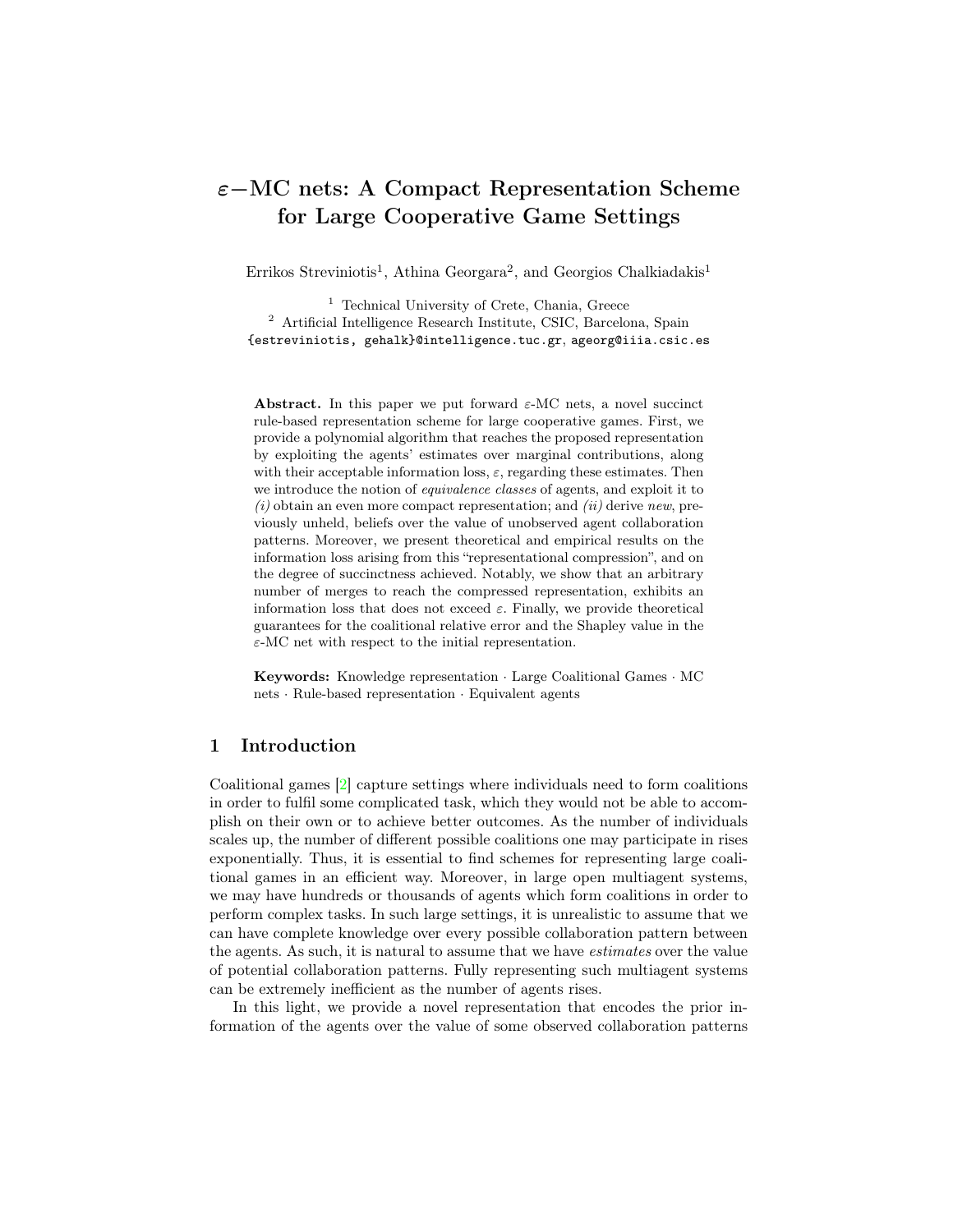in a succinct way. Specifically, we build on the celebrated MC-nets representation  $[8,7,3,6]$  $[8,7,3,6]$  $[8,7,3,6]$  $[8,7,3,6]$ , and enhance it with the ability to exploit similarities among agent collaboration patterns. To do so, we equip our scheme with an  $\varepsilon \in \mathbb{R}^+$  signifying how far away from our perceived value of a collaboration pattern we are willing to deviate in order to compress an original rule. Acknowledging that the environment is not fully observable (i.e., the values of the rules of the initial representation may be different than the true ones), allowing a deviation of at most  $\varepsilon$  in order to compress the representation is a reasonable trade-off. The  $\varepsilon$ -MC nets representation captures collaboration patterns with similar values among similar agents; encodes them into compact rules; and retains the highly attractive full expressiveness and conciseness properties of the MC net representation.<sup>[3](#page-1-0)</sup>

As such, our contributions in this paper are as follows. First, we propose a novel succinct representation scheme for (large) cooperative games. Then, we provide an algorithm that compresses the original game to reach the  $\varepsilon$ −MC nets representation; study its complexity; and provide theoretical results regarding:  $(i)$  the information loss of the perceived value of agent collaboration patterns;  $(ii)$  the relative error on the coalitional values; and  $(iii)$  the (estimated) Shapley value [\[11\]](#page-11-5) of the game after the representation's compression, showing that they are bounded by  $\varepsilon$ , and a value proportional to  $\varepsilon$ , respectively. We extend our algorithm so that it exploits "equivalence classes" of agents in order to produce an even more compact representation of the game, inspired by the original work of [\[8\]](#page-11-1). This variant can also produce new, previously unknown, collaboration patterns among agents. Finally, we conduct a systematic evaluation of our algorithm, studying its behaviour in various realistic settings, and reporting on the degree of succinctness achieved and other measures of interest. Our experimental results confirm the effectiveness of our approach.

## 2 Preliminaries

Let  $N = \{1, \ldots, n\}$  be a finite non-empty set of agents, with  $|N| = n$ . A coalitional game with transferable utility, also referred to as characteristic function game (CFG), is given by a pair  $\langle N, v \rangle$ , where N is a set of agents, and  $v: 2^N \to \mathbb{R}$  a characteristic function that maps each coalition  $S \subseteq N$  to a real number [\[2\]](#page-11-0). The Marginal Contribution Networks representation [\[8\]](#page-11-1) for a CFG  $G = \langle N, v \rangle$  is given by a set of rules of the form: Pattern  $\rightarrow$  value. A pattern consists of positive and negative literals, where each literal corresponds to some agent. The "positiveness" or "negativeness" of the literal indicates that agent's presence or absence in the pattern, respectively. A rule  $r : p_1 \wedge p_2 \wedge \cdots \wedge p_x \wedge \neg n_1 \wedge \neg n_2 \wedge \cdots \wedge \neg n_y \rightarrow val_r$  applies on a coalition  $S \subseteq N$ , denoted by  $S \models r$ , iff each positive literal  $p_i$  exists in S, i.e,  $p_i \in S$  for  $i = 1, \ldots, x$ , and no negative literal  $n_j$  exists in S, i.e,  $n_j \notin S$  for  $j = 1, \ldots, y$ . Given a coalition S, we can compute its utility by summing up the values of all the rules that apply to  $S: v(S) \equiv \sum_{S \models r} val_r$ . [\[8\]](#page-11-1) shows that (i) any CFG can be

<span id="page-1-0"></span><sup>&</sup>lt;sup>3</sup> This work is an improved version of our earlier work presented in [\[13\]](#page-11-6).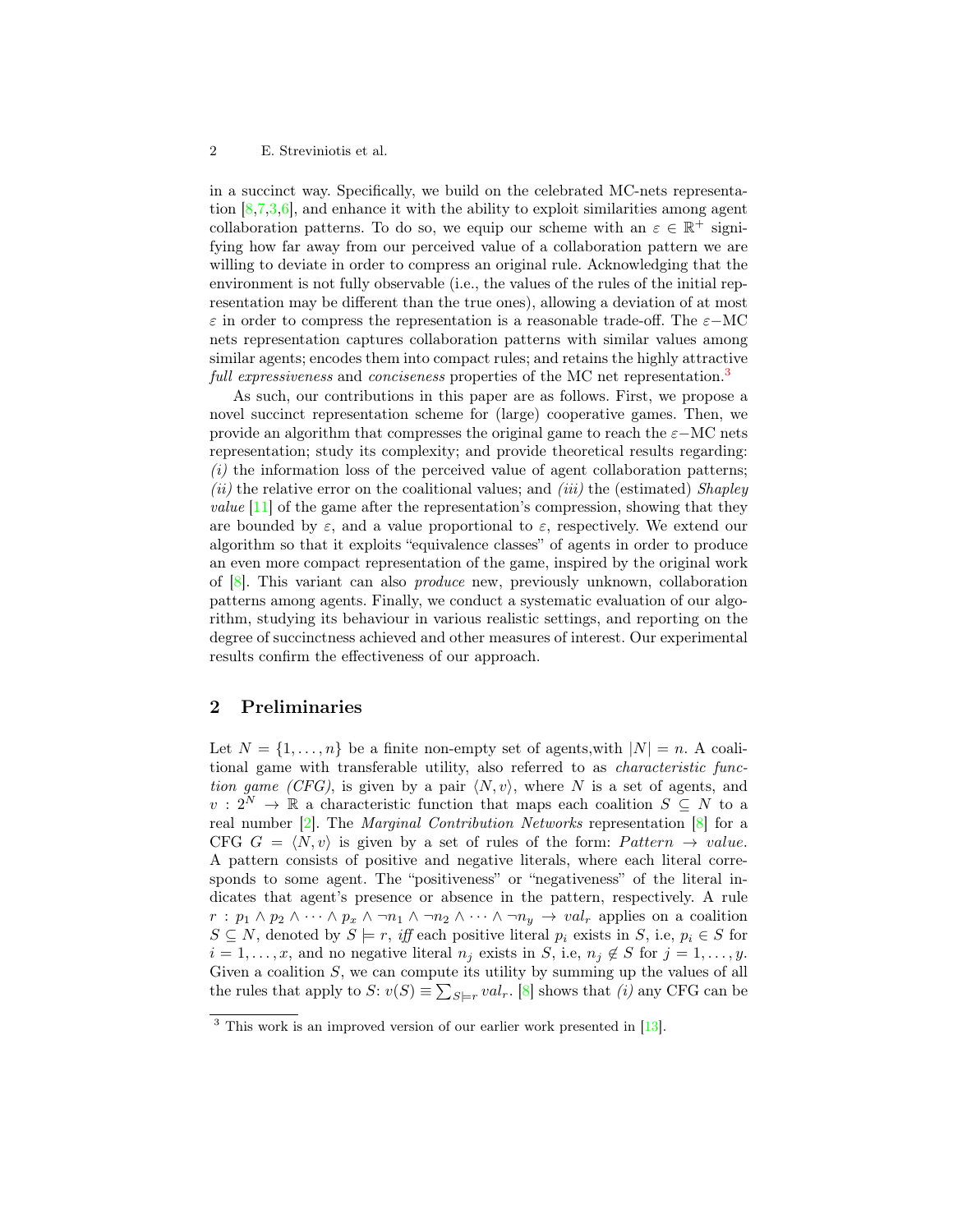represented by a set of such rules  $[8]$ , and  $(ii)$  computing the Shapley values  $[11]$ in an MC-net representation is easy.

# 3 The ε-MC Net Representation

Here we describe the  $\varepsilon-\text{MC}$  nets representation scheme. An  $\varepsilon-\text{MC}$  net constitutes a compact set of rules based on an initial MC-net representation. The compactness is achieved by merging patterns and regulating the rule-values accordingly. Let  $N = \{a_1, \dots, a_n\}$  be a set of agents  $(|N| = n)$  and  $L = \{i, \neg i \; \forall a_i \in N\}$  be the set of literals corresponding to agents in N ( $|L| = 2 \cdot n$ ). Formally,

**Definition 1** ( $\varepsilon-MC$  net Rule). An  $\varepsilon-\text{MC}$  net rule is of the form  $i \wedge \text{CG} \rightarrow$ val. Here  $i \in L$  is called the *common literal* and CG, the *i*'s *collaborations* group, is of the form  $\{\{\bigwedge_{j\in L,j\neq i}j\},\{\bigwedge_{k\in L,k\neq i}k\},\cdots\}$ , and represents a set of distinct collaboration patterns among agents in  $N \setminus \{a_i\}$ . Each pattern  $p =$  $\{\bigwedge_{j\in L,j\neq i}j\}$  is a conjunction among a subset of literals in L; while an agent's positive and negative literals cannot both appear in the same  $p. val \in \mathbb{R}$  expresses the estimated value of the collaboration pattern between literal  $i$  and any pattern of literals  $p \in \text{CG.} \varepsilon \in \mathbb{R}^+$  is a parameter denoting how far from the rule's value we are willing to depart in order to compress the representation.

Intuitively, the  $\varepsilon$ −MC net rule denotes that a collaboration between i and any pattern of literals  $p$  in CG, has an expected value val. (Thus, in reality CG is a disjunction  $\vee$  of patterns.) Then,  $\varepsilon$  represents the margin of information loss we are willing to accept in order to compress the representation; specifically, it denotes the acceptable information loss for merging an MC-net rule with some other rule (be that an MC-net or an  $\varepsilon$ -MC net one; this will be clarified in what follows). Naturally, the larger the  $\varepsilon$ , the wider these margins are, and the more compact the representation we obtain. Notice that any MC-net rule can be trivially written as an  $\varepsilon$ -MC net rule (with one pattern  $p \in \text{CG}$  and an arbitrary i as the common literal); while any  $\varepsilon$ -MC net rule can be rewritten as a collection of MC-net rules (see e.g., Section [3.2](#page-4-0) below).

The process of compressing an initial MC-net set of rules to a final set of ε−MC nets rules works by progressively building the collaborations group around some common literal, via merging rules. We distinguish two types of merging:  $(a)$  the full-merge, and  $(b)$  the half-merge. The *full-merge* describes the merge of two MC-net rules that produces a new  $\varepsilon-\text{MC}$  net rule. A full-merge can occur if the rules share a common literal (indicating the presence or absence of mutual agent) between the rules, and if the values of the two rules differ by at most  $\varepsilon$ , where  $\varepsilon$  is the margin of information loss that we are willing to accept. Formally, two MC-net rules  $r_1 : Pattern_1 \rightarrow val_1$  and  $r_2 : Pattern_2 \rightarrow val_2$ , where  $Pattern_1$  and  $Pattern_2$  are a conjunction of literals,<sup>[4](#page-2-0)</sup> can be full-merged  $(CANFULLMERGE(r_1, r_2))$  iff:

<span id="page-2-0"></span><sup>4</sup> Note that a pattern may consist of only one literal, representing singletons, thus we can assume that  $i \to val \equiv i \land \bot \to val$ , where  $\bot$  is the empty clause.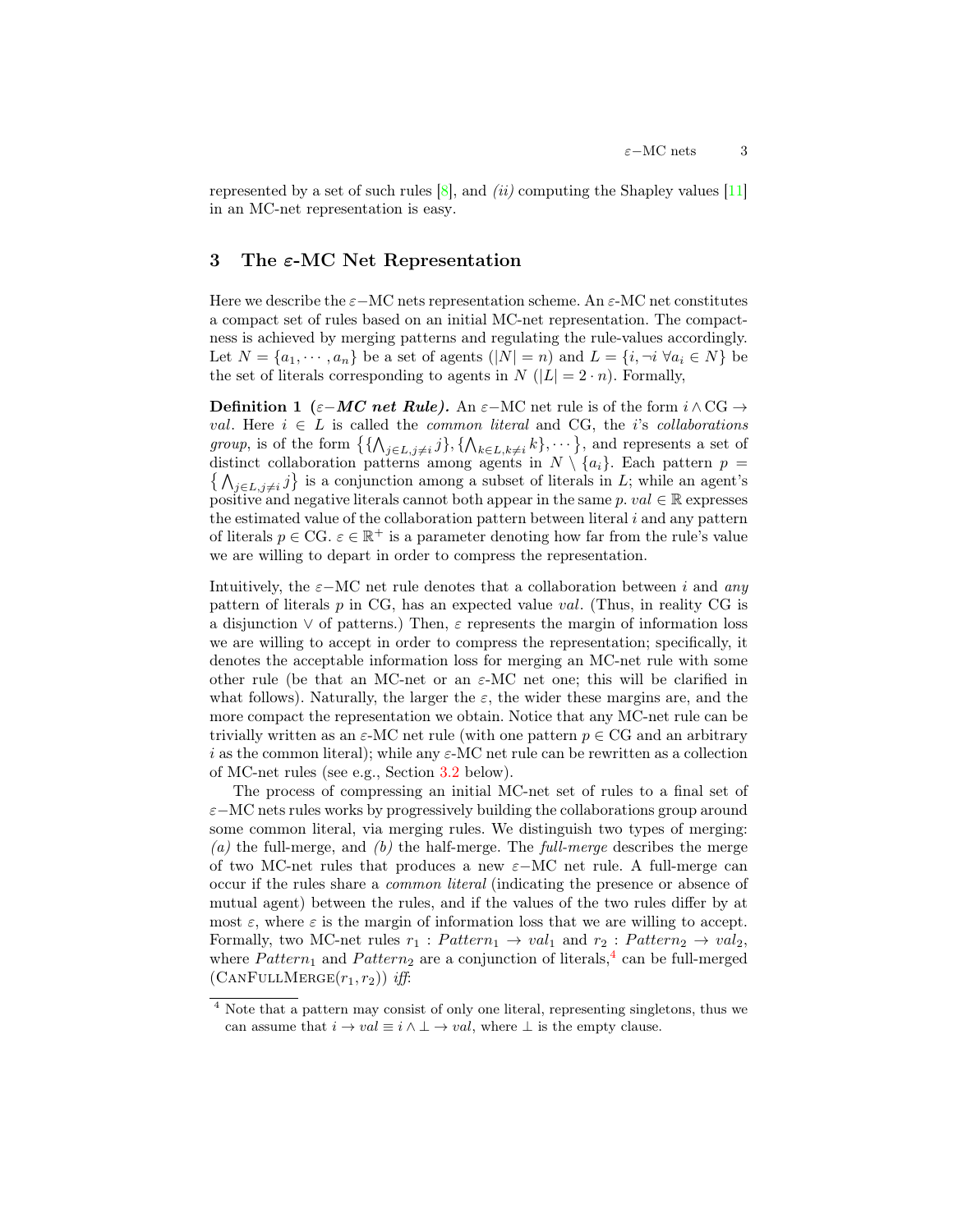<span id="page-3-0"></span>Algorithm 1 Merging MC-net Rules

```
1: R \leftarrow initial set of MC-net rules of size m2: R' \leftarrow \emptyset3: for r \in R do<br>4: CG \leftarrow \emptyset4: CG \leftarrow \emptyset<br>5: V_{CG}, mi5: V_{CG}, min, max, avg \leftarrow val_r<br>6: Remove r from R<br>7: for r' \in R do
         Remove r from R7: for r' \in R do
 8: if CANFULLMERGE(r, r') OR CANHALFMERGE(r, r') then
9: Insert val_{r'} in \hat{V}_{CG}<br>10: Insert non common
10: Insert non common literals in CG<br>11: Update min. max. avg variables
11: Update min, max, avg variables<br>12: Rule r becomes: {formon\quad}12: Rule r becomes: {common literal} ∧ CG \rightarrow avg\{V_{CG}\}<br>13: Remove r' from R
13: Remove r' from \tilde{R}14: end if<br>15: end for
15: end for<br>16: Insert rInsert r in R′
17: end for
18: return R'
```
- <span id="page-3-3"></span>(I)  $i \equiv j$ , where  $i \in Pattern_1$  and  $j \in Pattern_2$ . The two literals are identical if they refer to the same agent, and they are both positive or both negative;
- <span id="page-3-5"></span>(II)  $|val_1 - val_2| \leq \varepsilon$ , i.e., the values of the two rules are at most  $\varepsilon$  away.

The resulting  $\varepsilon-\text{MC}$  net rule is  $r_{merged}$ :  $l_{common} \wedge \text{CG} \rightarrow \frac{val_1+val_2}{2}$ , where  $l_{common}$  is the common literal, and  $CG = \{Pattern'_1, Pattern'_2\},$  where  $Pattern'_1 =$  $Pattern_1 \setminus \{i\}$  and  $Pattern_2' = Pattern_2 \setminus \{j\}$ . Similarly, given an  $\varepsilon$ -MC net rule  $r : i \wedge \text{CG} \rightarrow avg\{V_{CG}\},$  where CG is a set of patterns and  $V_{CG}$  is the set containing all the values of the rules merged so far to produce  $r$ , and their average value  $avg\{V_{CG}\}\$ is the value of r; and an MC-net rule  $r_3 : Pattern_3 \rightarrow val_3$ , we say that  $r_3$  can be half-merged with r (CANHALFMERGE $(r, r_3)$ ) iff:

- (III)  $i \equiv j$ , where  $j \in Pattern_3$ . The two literals are identical if they refer to the same agent, and they are both positive or both negative; and
- (IV)  $avg\{V_{CG}\} \varepsilon \leq val_3 \leq avg\{V_{CG}\} + \varepsilon$ ; and
- (V)  $\max_{v \in V_{CG}} v \varepsilon \leq avg\{V_{CG} \cup \{val_3\}\} \leq \min_{v \in V_{CG}} v + \varepsilon.$

The resulting rule after the half-merge is:  $r_{merged}: i \wedge CG' \rightarrow avg\{V_{CG} \cup \{val_3\}\},$ where  $CG' \equiv CG \cup \{Pattern'_3\}$ , and  $Pattern'_3 = Pattern_3 \setminus \{j\}$ . (We discern two sets of merging conditions, since we use different kind of rules in each case.)

Algorithm [1](#page-3-0) illustrates a quadratic (in the number of rules) algorithm that performs a series of full- and half-merges, compressing the initial set of MC-net rules R to a succinct representation captured via R' of  $\varepsilon$ −MC nets rules, with  $|R'| \leq |R| = m$ . Going through Algorithm [1,](#page-3-0) we see that the outer loop in line [3](#page-3-1) needs exactly  $m$  iterations, where  $m$  is the size of the initial set of MC-net rules. The inner loop in lines  $7-15$  $7-15$  needs at most m iterations; while the condition in line [8](#page-3-4) is trivial. As such the complexity of the algorithm is  $\mathcal{O}(m^2)$ .

In a nutshell, the  $\varepsilon$ -MC net representation has a number of desired properties. First of all, it retains the fully expressiveness and the conciseness of the classic MC nets representation, but is also able to form even more compact rules by performing a series of merges between rules with similar values that contain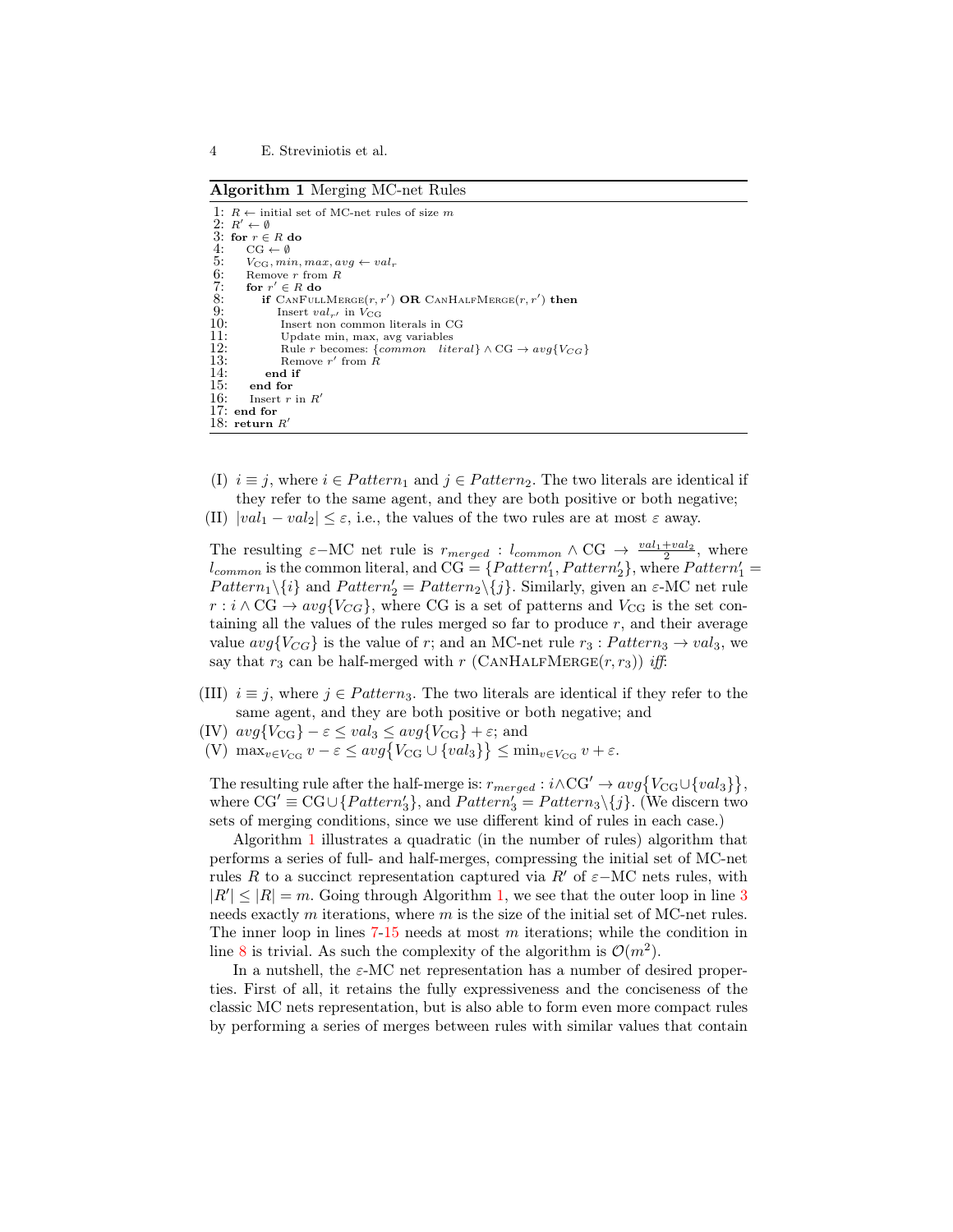common literals. Moreover, note that the proposed representation applies to settings with uncertainty by simply "paying" an additional information loss, which in any case never exceeds  $\varepsilon$ , as we show in the next section. Another beneficial property of the  $\varepsilon$ -MC net representation is that it allows us to exploit the common literal to prune the initial rule space while computing the coalitional values by disregarding rules where their common literal is not part of the coalition of interest. Finally, our scheme easily adopts a notion of equivalent classes of agents to not only further compress the representation, but also to learn new rules from previously unheld information that emerges through the compression process.

#### 3.1 A bound on the values of  $\varepsilon-\text{MC}$  nets rules

Here we provide a bound that our representation guarantees on the maximum information loss of any  $\varepsilon$ −MC nets rule with respect to its initial MC-net rule. We show that due to the necessary conditions for full- and half-merge, the information loss on the initial values is at most  $\varepsilon$ . Obviously this bound is tight.

**Lemma 1.** For any full-merge between two MC-net rules  $r_x$  and  $r_y$  producing a new  $\varepsilon-MC$  net rule  $r_z$ , it holds that:  $|val_z - val| \leq \frac{\varepsilon}{2}$ , where  $val = \{val_x, val_y\}$ .

Proof. It is straightforward following condition [\(II\).](#page-3-5)

<span id="page-4-1"></span>**Theorem 1.** For any MC-net rule  $\tilde{r}$  : i  $\wedge$  Pattern<sub>i</sub>  $\rightarrow$  val that is merged (either full- or half-merged) in the process of reaching an  $\varepsilon$ -MC net rule  $r_{merged} : i \wedge j$  $CG_{merged} \rightarrow v_{merged}, with CG_{merged} = \{Pattern_j, Pattern_k, \cdots, Pattern_x\}$ and  $v_{merged} = avg\{V_{CG_{merged}}\}$ , it holds that:  $|v_{merged} - val| \leq \varepsilon$ .

Proof. All proofs can be found in <https://rb.gy/aexgbt>.

Note that since the coalitional utility is derived by summing the rules applying in the coalition at hand, a direct consequence of Theorem [1](#page-4-1) is that the utility of a coalition S is computed via the  $\varepsilon$ -MC nets rules, exhibits an information loss equal at most to  $\sum_{S\models r} \varepsilon$ , where r is any  $\varepsilon$ -MC net rule that applies to S.

## <span id="page-4-0"></span>3.2 Decompression of the  $\varepsilon$ -MC net representation

Given an initial MC-net representation described by a set of rules  $R$ , we achieve a compressed  $\varepsilon-\text{MC}$  net representation described by a set of rules R' following the merging rules detailed in the previous section. We can always decompress R' into a set  $\hat{R}$  of classic MC-net rules (with  $|\hat{R}| \geq |R'|$  and  $|\hat{R}| = |R|$ ):  $R \xrightarrow{\text{compress}} R' \xrightarrow{\text{decompress}} \hat{R}.$ 

We present the process in order to be comprehensive and provide clarity. Let an  $\varepsilon$ -MC net rule  $r' : i \wedge CG \to v_{r'}$  where  $CG = {\text{pattern}_1, \text{pattern}_2, \cdots, \text{pattern}_k},$ which has been reached by the merges (both full- and half-) over the rules in  $R$ . Any such  $\varepsilon-\text{MC}$  net rule r' can then always be substituted by the rules in  $\hat{R}$ :

$$
\label{eq:R} \begin{array}{ll} & r_1: i \wedge {\rm pattern}_1 \rightarrow val_1 \\ & r_2: i \wedge {\rm pattern}_2 \rightarrow val_2 \\ & \cdot \\ & \cdot \\ & r_k: i \wedge {\rm pattern}_k \rightarrow val_k \end{array} \left\{ \begin{array}{ll} & \hat{r}_1: i \wedge {\rm pattern}_1 \rightarrow v_{r'} \\ & \hat{r}_2: i \wedge {\rm pattern}_2 \rightarrow v_{r'} \\ & \hat{r}_2: i \wedge {\rm pattern}_2 \rightarrow v_{r'} \\ & \cdot \\ & \cdot \\ & \hat{r}_k: i \wedge {\rm pattern}_k \rightarrow v_{r'} \end{array} \right\} k
$$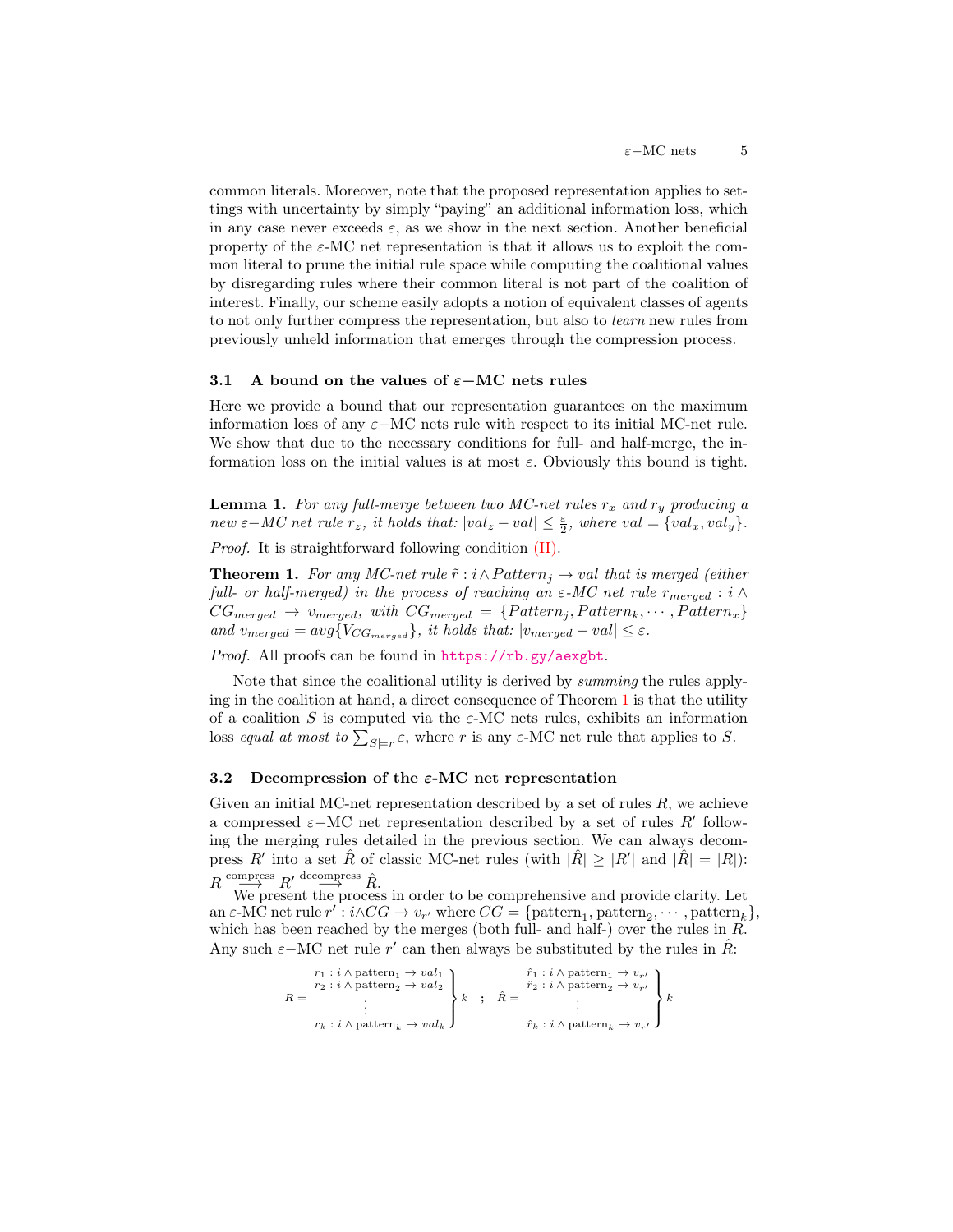Hence  $\hat{R}$  is a decompressed set of rules such that  $|R| = |\hat{R}|$ . Note that there is exact correspondence between R and R, i.e., for each rule in R there is exactly one rule in  $\tilde{R}$  describing the same collaboration. We remind the reader that according to Theorem [1](#page-4-1) for any initial rule  $r_j : i \wedge$  pattern<sub>j</sub>  $\rightarrow$  val<sub>j</sub> in R and its corresponding decompressed rule  $\hat{r}_j : i \wedge \text{pattern}_j \rightarrow v$  in  $\hat{R}$  it holds that  $|v - val_i| \leq \varepsilon$ . Finally, notice that the decompressed representation is a classic MC-net representation. A similar procedure can be applied in the variant with equivalent classes, however, in this case we have that  $|R| \geq |R|$ .

#### 3.3 Relative Error Guarantees

Earlier we presented a theoretical bound on the *absolute* error,  $\varepsilon$ , between the merged value and the value of an initial MC-net rule. However, this suggests an a priori knowledge over the magnitude of the rule values, which may not be always the case, especially in large cooperative environments. Instead, one may find more beneficial to express a *relative* error,  $\tilde{\varepsilon}$ , on the coalitional values. Thus, we now explore the relation between relative and absolute errors in order to exploit the useful results previously obtained.

Assume we want to compress the initial MC-net representation into an  $\varepsilon$ -MC net one, while the relative error of the coalitional values does not exceed  $\tilde{\varepsilon}$ . The value of some S in the initial MC-net R is given by  $v(S) = \sum_{i=1}^{\mu_S} val_{r_i}$ where  $\mu_S$  is the number of rules that apply on S; similarly, in a decompressed  $\varepsilon$ -MC net R' the value of S is  $v'(S) = \sum_{i=1}^{\mu_S} v_{r'_i}$ . Thus, for any S we demand that  $\frac{v(S)-v'(S)}{v(S)}$ coalitional values is:  $|v(S) - v'(S)| \leq \mu_S \cdot \varepsilon$ , and thus for the relative error it holds  $\left|\frac{\partial v(S)}{\partial S}\right| \leq \tilde{\varepsilon}$ . Following Theorem [1,](#page-4-1) the absolute error between the two  $\frac{\text{that}}{\text{m}}$  $v(S)-v'(S)$  $\left|\frac{\partial v(S)}{\partial v(S)}\right| \leq \frac{\mu_S}{v(S)} \cdot \varepsilon$ , which does not exceed  $\tilde{\varepsilon}$  if and only if  $\varepsilon \leq \frac{v(S)}{\mu_S}$  $\frac{\partial^{\prime}(S)}{\partial \mu_{S}}\cdot\tilde{\varepsilon}.$ Thus, we need to find an acceptable information loss  $\varepsilon$  such that for any coalition S it holds  $\varepsilon \leq \frac{v(S)}{n_S}$  $\frac{v(S)}{\mu_S} \cdot \tilde{\varepsilon}$ ; in other words any absolute error  $\varepsilon \leq \tilde{\varepsilon} \cdot \min_{S \subseteq N} \frac{v(S)}{\mu_S}$  $\frac{\eta(S)}{\mu_S}$ .

#### 3.4 Equivalence Classes of Agents

Here we discuss a variant of our representation that exploits not only (the presence or absence of) mutual agents (indicated via common literals), but also *equiv*alence classes of agents: agents in the same class may have similar behaviour, preferences or properties. Such a variant can be very useful in partially observable environments, where we are aware of a subset of collaboration patterns, or in settings where new agents arrive over time. Considering equivalences among agents we manage to: (a) compress even more the representation compared to the initial version; (b) extract underlying collaboration patterns that are "new", as they could not have been observed in the initial set of MC-net rules.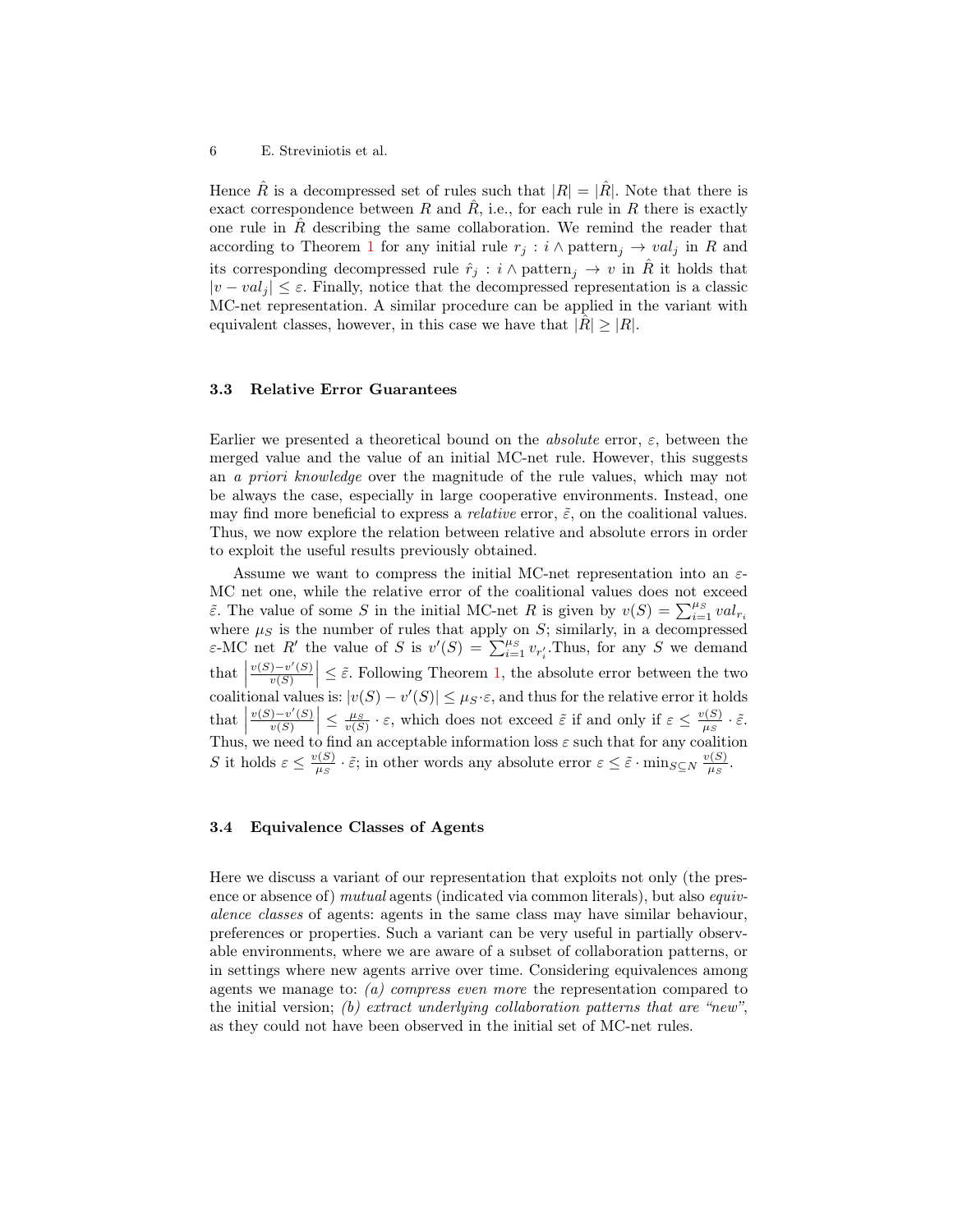**Definition 2** (Equivalent Agents). Given a set of agents  $N$ , and a similarity metric  $s: N \times N \rightarrow [0, 1]$ , two agents i and j are equivalent iff  $s(i, j) \geq T$ , with  $T$  a threshold in [0, 1].<sup>[5](#page-6-0)</sup>

In this version, the rules take the form  $\Omega_{\text{equiv}} \wedge \text{CG} \rightarrow val$ , where  $\Omega_{\text{equiv}}$ is a set of equivalent agents (all as positive or all as negative literals) and it substitutes the common literal of the initial representation. In words, a rule  $\Omega_{\text{equiv}} \wedge \text{CG} \rightarrow \text{val}$  is interpreted as: Our estimate of the collaboration between any literal  $i \in \Omega_{equiv}$  with any pattern  $p \in \text{CG}$  is equal to val. We can easily obtain the variant with the equivalence classes by slightly changing Algorithm [1.](#page-3-0) That is, we simply need to check whether the rules  $r$  and  $r'$  have agents in the same equivalence class instead of just mutual agents (i.e., common literals). In other words, we need to check if there exists a literal i in  $\Omega_{\text{equiv}}$  on rule r such that any of the literals in rule r ′ belongs in the same equivalence class. Such a modification results to an increase in the computational complexity to  $\mathcal{O}(n^2 \cdot m^2)$ , where n is the number of agents, and m is the size of the initial set of rules.<sup>[6](#page-6-1)</sup>

Intuitively, in this version agents belonging in the same class are expected to have similar behaviour, preferences or properties—for example, in a search & rescue mission all firefighters comprise one equivalence class, while all nurses another. We are thus able to obtain an estimate over the utility of a previously unseen collaborative pattern based on our expectations that equivalent agents behave similarly. Of course, there is a trade-off: to extract new patterns, we drop our guarantees provided by our theoretical results.

Now, this variation may result in *ambiguous*  $\varepsilon-\mathrm{MC}$  nets rules: depending on the way agents' equivalence is determined, we may end up producing overlapping rules, i.e., multiple  $\varepsilon$ −MC nets rules may apply to the very same collaborative pair. To overcome this ambiguity we set the post-merge estimate for a collaboration pattern  $p$  to the average value of the rules that apply to  $p$ .

# 4 Shapley values for  $\varepsilon$ -MC nets

In this section we explore the concept of *Shapley value* in the  $\varepsilon$ -MC net representation, and provide theoretical guarantees on the error incurred. The Shapley value [\[11\]](#page-11-5) is a celebrated solution concept designed to capture the notion of fairness in CFGs. Intuitively, it grants each player i a payment  $\phi_i$  that is proportional to her expected marginal contribution in the game. Given an MC-net representation, we can compute the Shapley values of the agents.

<span id="page-6-2"></span>**Proposition 1** ([\[8\]](#page-11-1)). The Shapley value of an agent in a marginal contribution network is equal to the sum of the Shapley values of that agent over each rule.

<span id="page-6-0"></span><sup>5</sup> The threshold denotes the minimum similarity degree for two agents in order for them to be equivalent, and depends on the problem at hand. In our experimental evaluation we demonstrate how to employ specific correlation metrics to this purpose.

<span id="page-6-1"></span> $6$  To ensure the practicality of the algorithm for large n and m, we note that our implementation samples an agent in  $\Omega_{\text{equiv}}$ , and checks the conditions for mutual or equivalent agents. Thus the complexity of our *implementation*, is  $\mathcal{O}(n \cdot m^2)$ .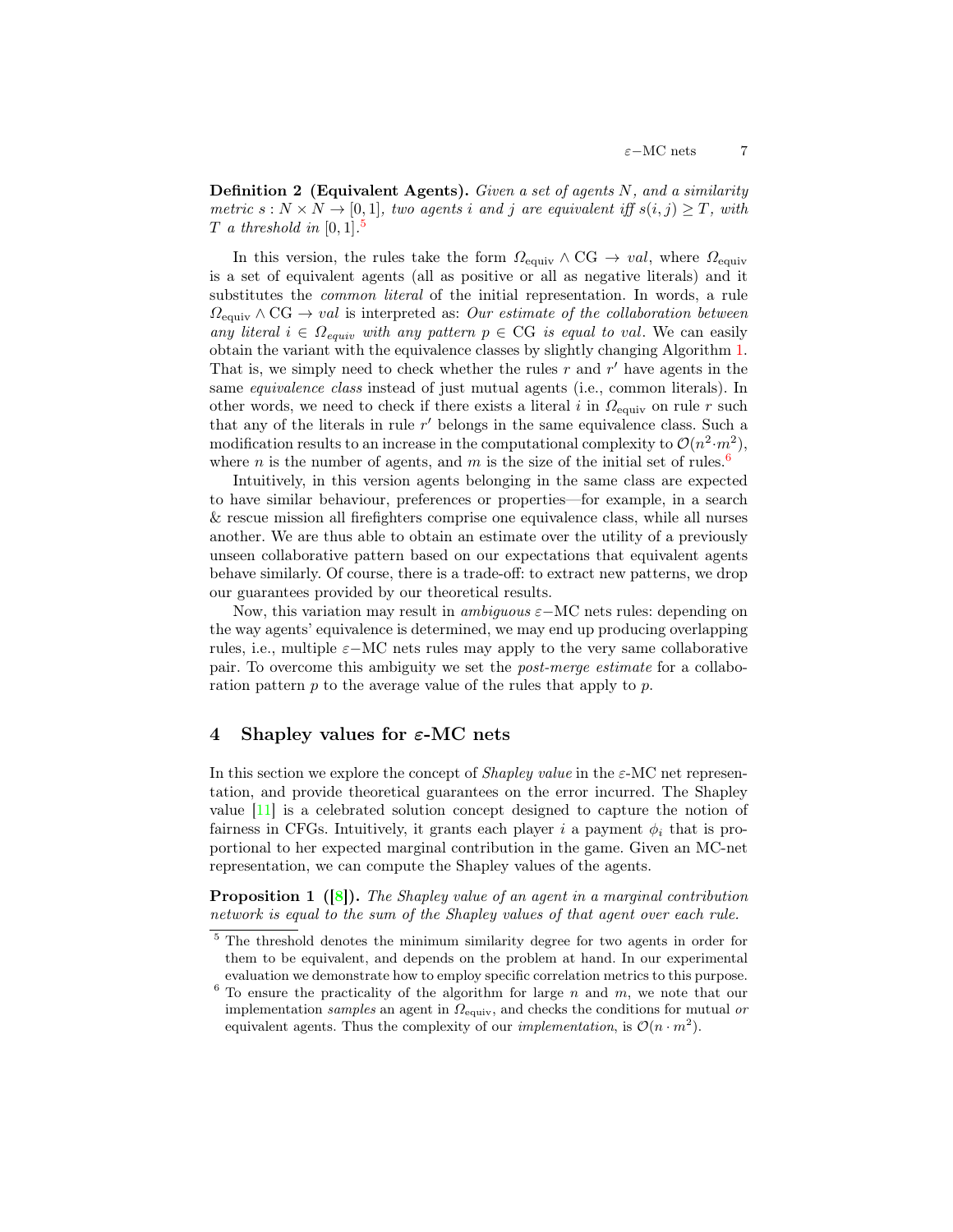**Proposition 2.** Proposition [1](#page-6-2) holds for the  $\varepsilon$ -MC nets as well.

Next we compute the *Shapley values* of the agents over the rules in the  $\varepsilon$ -MC net representation. Following  $[8]$ , we distinguish two cases, considering (a) positive literals and (b) mixed literals (both positive and negative).

Only Positive Literals The Shapley value of any MC-net rule  $r : i \wedge Pattern \rightarrow$  $val_r$  that contains only positive literals, is equal to  $\frac{val}{m}$ , where val is the value of the rule and m is the number of literals in the pattern  $[8]$ . In a  $\varepsilon$ -MC net rule  $r'$ , the Shapley value of an agent i depends on whether the agents is the common literal in the rule. That is, in case  $i$  is the common literal in  $r'$  then:  $\phi_{\varepsilon,i,r'} = \sum_{c \in CG_{r'}} \frac{val_{r'}}{|c|+1}$ , while if i is in a pattern c within the collaborations group, then:  $\phi_{\varepsilon,i,r'} = \frac{val_{r'}}{|c|+1}$ .

**Theorem 2.** Given an  $\varepsilon$ -MC nets representation R' with only positive literals, for any agent i, we obtain an estimate  $\phi_{\varepsilon,i} = \sum_{r \in R'_i} \phi_{\varepsilon,i,r}$  of the actual Shapley value  $\phi_i$  s.t.:  $|\phi_i - \phi_{\varepsilon,i}| \leq \sum_{r \in R_i} \frac{\varepsilon}{m_r}$ , where  $R_i$  and  $R'_i$  are the subsets of rules regarding agent i in the initial and the  $\varepsilon$ -MC net representation, respectively.

**Mixed Literals** Inspired by  $[8]$ , for rules that have mixed literals, we can consider the positive and the negative literals separately. According to  $[8]$  in a classic MC-net representation, if i is a positive literal, a rule r will apply iff i occurs in a given permutation after the rest of the positive literals but before any of the negative literals. Formally, let  $\phi_{i,r}$  denote the Shapley value of i,  $p_r$ denote the cardinality of the positive set, and  $n_r$  denote the cardinality of the negative set, then:  $\phi_{i,r} = \frac{(p_r-1)!n_r!}{(p_r+n_r)!} \cdot val_r = \frac{val_r}{p_r \cdot {p_r+n_r \choose n_r}}.$ 

Similarly to the case with only positive literals, the Shapley value of an agent i as positive literal in an  $\varepsilon$ -MC net rule depends on whether i is the common literal. That is, if i is the common literal in  $\varepsilon$ -MC net rule r' then  $\phi_{\varepsilon,i,r'} = \sum_{c \in CG_{r'}} \frac{val_{r'}}{p_c \cdot {p_c + r \choose r}}$  $\frac{val_{r'}}{p_c \cdot (P_c + n_c)}$  where  $p_c$  denote the cardinality of the positive set in pattern  $c \in CG_{r'}$ , and  $n_c$  denote the cardinality of the negative set in  $c \in CG_{r'}$ .<sup>[7](#page-7-0)</sup> Now if i is in pattern c within the collaborations group, then  $\phi_{\varepsilon,i,r'} = \frac{val_{r'}}{s-(R_{c}+1)}$  $\frac{val_{r'}}{p_c\cdot \binom{p_c+n_c}{n_c}}$ .

For a given negative literal  $\neg i$ , the appearance of i in some pattern will be responsible for cancelling the application of the rule if all positive literals come before the negative literals in the ordering, and  $\neg i$  is the first among the negative literals. That is, let rule  $r : a \wedge b \wedge \neg i \wedge \neg j \rightarrow val$ , *i* is responsible for canceling the application of  $r$  in any permutation of some pattern where literals  $a$  and  $b$ proceed the appearance of  $i$ , while  $j$  either appears after  $i$  or not at all. Therefore:  $\phi_{\neg i,r} = \frac{p_r!(n_r-1)!}{(p_r+n_r)!} \cdot (-val_r) = \frac{-val_r}{n_r \cdot \binom{p_r+n_r}{p_r}}.$ 

Again, the Shapley value of an agent i as negative literal in an  $\varepsilon$ -MC net rule depends on whether  $i$  is the common literal. That is, if  $i$  is the common literal

<span id="page-7-0"></span> $7$  The cardinality of positive/negative sets in pattern c also considers the common literal.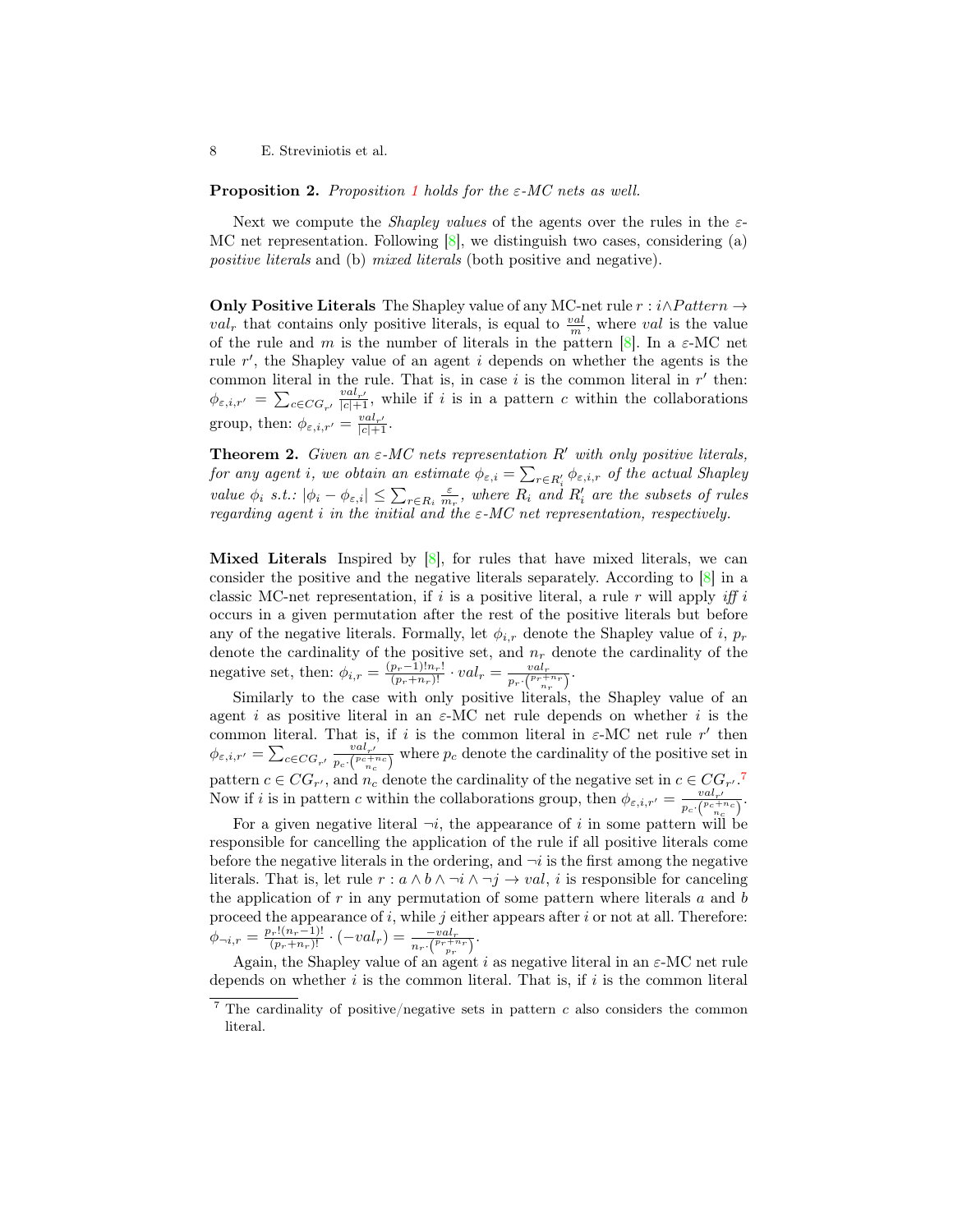in  $\varepsilon$ -MC net rule r' then  $\phi_{\varepsilon,\neg i,r'} = \sum_{c \in CG_{r'}} \frac{-val_{r'}}{n_c \cdot {p_c + n}}$  $\frac{-\text{val}_{r'}}{n_c \cdot (n_c+n_c)}$ ; while if *i* is in pattern *c* within the collaborations group, then  $\phi_{\varepsilon,\neg i,r'} = \frac{-val_{r'}}{n\sqrt{p_c+n}}$  $\frac{-\overline{val}_{r'}}{n_c \cdot \left(\frac{p_c+n_c}{p_c}\right)}$ .

**Theorem 3.** Given an  $\varepsilon$ -MC nets representation  $R'$  (with mixed literals), for any agent i (appearing as a positive literal i, a negative literal  $\neg i$ , or both) we can provide an estimate  $\phi_{\varepsilon,i} = \sum_{r \in R_i'} \phi_{\varepsilon,i,r} + \sum_{r \in R_i'} \phi_{\varepsilon,\neg i,r}$  of the actual Shapley value  $\phi_i$  such that:

$$
|\phi_i - \phi_{\varepsilon,i}| \leq \varepsilon \cdot \Big( \sum_{r \in R_i^+} \frac{1}{p_r \cdot {p_r + n_r \choose n_r}} + \sum_{r \in R_i^-} \frac{1}{n_r \cdot {p_r + n_r \choose p_r}} \Big)
$$

where  $R_i'^{+} \subseteq R'$  and  $R_i'^{-} \subseteq R'$  are subsets of rules regarding agent i as positive or negative literal in the  $\varepsilon$ -MC net representation R'. Respectively,  $R_i^+ \subseteq R$  and  $R_i^-\subseteq R$  are subsets of rules regarding agent i as positive or negative literal in the initial MC net representation R.

## 5 Experimental Evaluation

Here we evaluate the performance of our algorithms via simulations. All experiments ran on a PC with i5@2.2GHz and 8GB of RAM. The framework was coded in Python 3.8. We used synthetic data, and the presented results are the average values over 5 sets of experiments on settings with same properties wrt.  $\varepsilon$ , and number of agents and rules used, as we explain immediately below.

### 5.1  $\varepsilon$ -MC nets with Mutual Agents

First we present experiments performed to evaluate our approach with mutual agents (i.e., common literals), using synthetic data. We generated synthetic data with varying number of agents  $n = \{100, 200, 300\}$  and rules  $m =$  $\{\frac{n\cdot(n-1)}{2}$  $\frac{n-1}{2}, \frac{n \cdot (n-1)}{3}$  $\frac{n-1}{3}, \frac{n \cdot (n-1)}{4}$  $\frac{n-1}{4}$ . In each dataset, every rule consists of a pair of agents, (either as positive or negative literals, i.e we have in total  $2 \cdot n$  literals) randomly selected out of  $\binom{n}{2}$  possible unordered pairs; and the rule's value is drawn from  $U(1, 200)$ . For each  $\langle n, m \rangle$  we generated 5 datasets, to a total of 45 datasets.

We ran our algorithm for each setting using different values of  $\varepsilon$ . We use the *reduction percentage (RP)* to measure the compactness achieved in the  $\varepsilon$ -MC nets representation by computing the number of rules comprising the new representation compared to the initial MC-net one. Formally,

$$
RP = \Big(1 - \frac{\# \varepsilon\text{-MC nets rules} + \# \text{un-merged rules}}{\# \text{initial MC-net-like rules}}\Big) \cdot 100\%
$$

Fig (1.a) illustrates the results of applying Alg. [1](#page-3-0) on this set of experiments. We can see that for  $\varepsilon$  fixed across different settings, the RP achieved by our algorithm increases as the number of rules increases. Such a result is expected, since when we have more rules it is more likely to find MC-net rules that satisfy the conditions for merging, and thus the algorithm produces more compact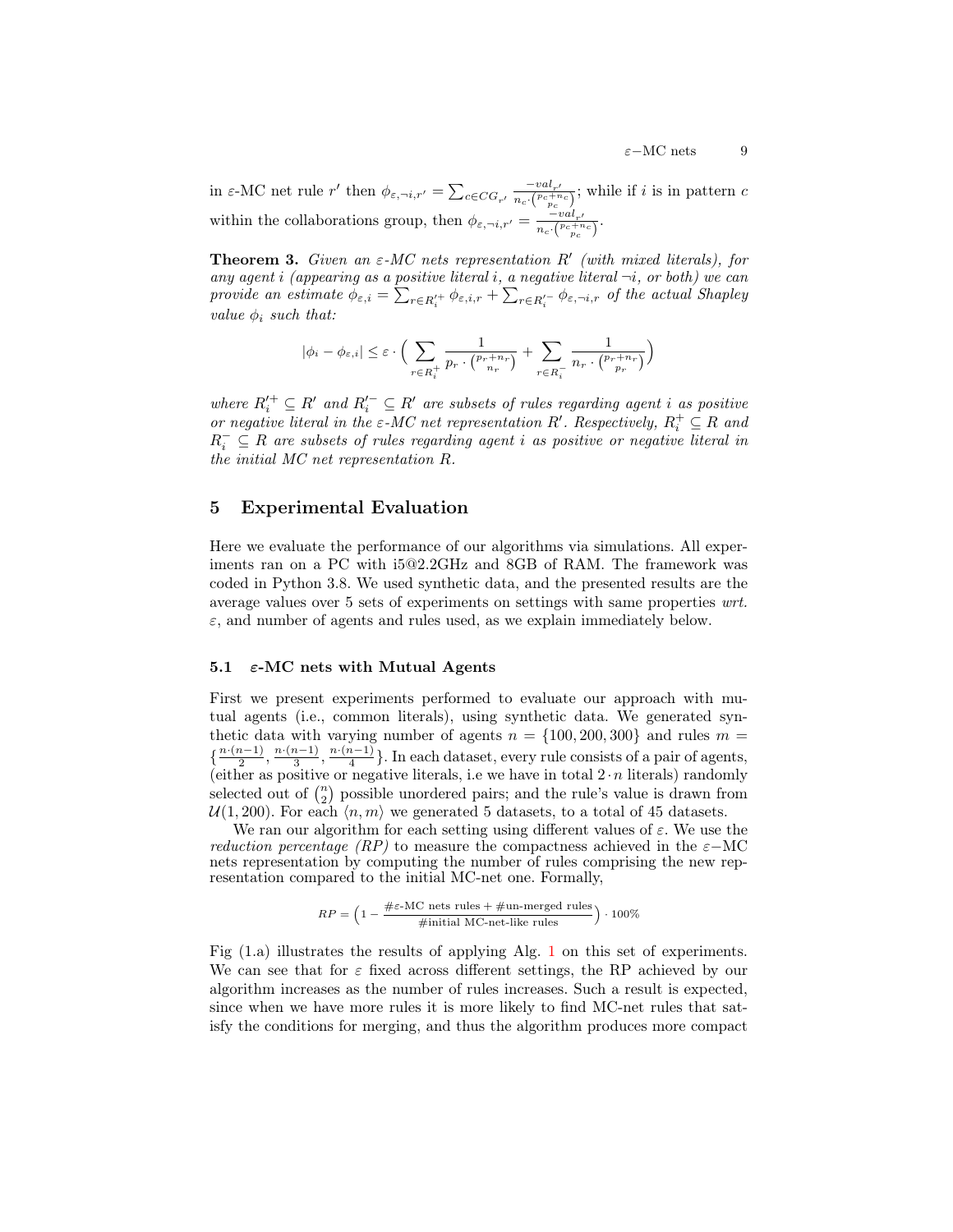representations. Also, for the same number of MC-net rules, as  $\varepsilon$  increases, we observe that the achieved reduction increases as well. This is due to the fact that for greater values of  $\varepsilon$ , the conditions for merging are more relaxed, and thus easier to be met. Indicatively, in settings with  $n = 300$ ,  $m = 44850$  and  $\varepsilon = 2$  we get  $RP = 66.5\%$ , while for  $n = 300, m = 44850, \epsilon = 8$  we achieve  $RP = 85.1\%$ . Note that for m=  $\frac{n \cdot (n-1)}{2}$  $\frac{n-1}{2}$  our algorithm always achieves RP greater than 46%.

#### 5.2 Mutual vs Equivalent Agents

We now compare the performance of our approach using only mutual agents against its variant that considers equivalent agents, in terms of RP. Here we generated 75 synthetic datasets, 5 for each  $\langle n,m \rangle$  combination, following the process described in the previous section; now  $n = 50, 100, 200, 300$  and 400, while  $m = \frac{n \cdot (n-1)}{2}$  $\frac{n-1}{2}, \frac{n \cdot (n-1)}{3}$  $\frac{n-1}{3}$ , and  $\frac{n \cdot (n-1)}{4}$ ; and again rule values are drawn from  $U(1, 200)$ . In order to determine equivalence among agents we adopted the following scenario: agents participate in a ridesharing setting as drivers or commuters. First, to determine the agents' payoffs, we ran the "PK Algorithm" from [\[1\]](#page-11-7), which computes kernel-stable  $[2,12]$  $[2,12]$  payments for such scenarios. Specifically, for each dataset we run the PK algorithm for a number of partitions depending on the number of agents in the dataset. Each such partition consists of a randomly sampled coalition  $S$  containing one driver  $(20\%$  of agents are drivers) and 1 to 4 commuters, along with a set of singletons corresponding to the remaining agents.

In order to determine equivalent classes of agents, as soon as we have the agents payoffs received in different sampled partitions, for every  $i, j$  pair we build two ranking lists  $M_i$  and  $M_j$  respectively, as follows: For the  $k^{th}$  sampled partition  $\pi$  (with  $S \in \pi$ ): (1) if  $\{i, j\} \subseteq S$ , then add i's payoff according  $\pi$ in the  $k^{th}$  position of  $M_i$  and add j's payoff according  $\pi$  in the  $k^{th}$  position of  $M_j$ ; otherwise (2)  $i \in S$  and  $\exists \pi'$  such that  $j \in S'$  and  $S \setminus \{i\} \equiv S' \setminus \{j\}$ with  $S' \in \pi'$ , then add i's payoff according  $\pi$  in the k<sup>th</sup> position of  $M_i$  and add j's payoff according  $\pi'$  in the k<sup>th</sup> position of  $M_j$ . We then use the lists above by applying the Kendall's  $\tau$  distance [\[9\]](#page-11-9) and the the Pearson Correlation Coefficient (PCC) [\[4\]](#page-11-10), and we consider agents i and j to be equivalent<sup>[8](#page-9-0)</sup> if it holds that  $K(M_i, M_j) \geq 0.97$  and  $r_{M_i, M_j} \geq 0.97$ . Fig (1.b) shows the results (average over 5 datasets with the same combination  $\langle n, m \rangle$ ). We see that the algorithm that takes advantage of equivalences consistently achieves manyfold greater reduction than the algorithm with the mutual agents. Indicatively, for  $n = 300, m = 44850$ and  $\varepsilon = 2$  we achieve an  $RP = 81.45\%$  compared to ~66.5% for solely mutual agents. Finally, the variant with equivalence classes achieves an  $RP$  up to  $87.5\%$ for  $n = 400$ ,  $m = 79800$ ,  $\varepsilon = 3$ . This improvement is expected, since equivalences allows us to exploit information not considered with mutual agents only.

Finally, our experiments confirm that the extra information on equivalences among agents allows us to not only produce more succinct representations, but to also learn new collaboration patterns. We show this through the NCP ratio:

 $NCP = \frac{New~collaboration~patterns}{T}$ Total number of collaboration patterns  $.100\%$ ,

<span id="page-9-0"></span><sup>8</sup> We consider equivalences only on positive literals.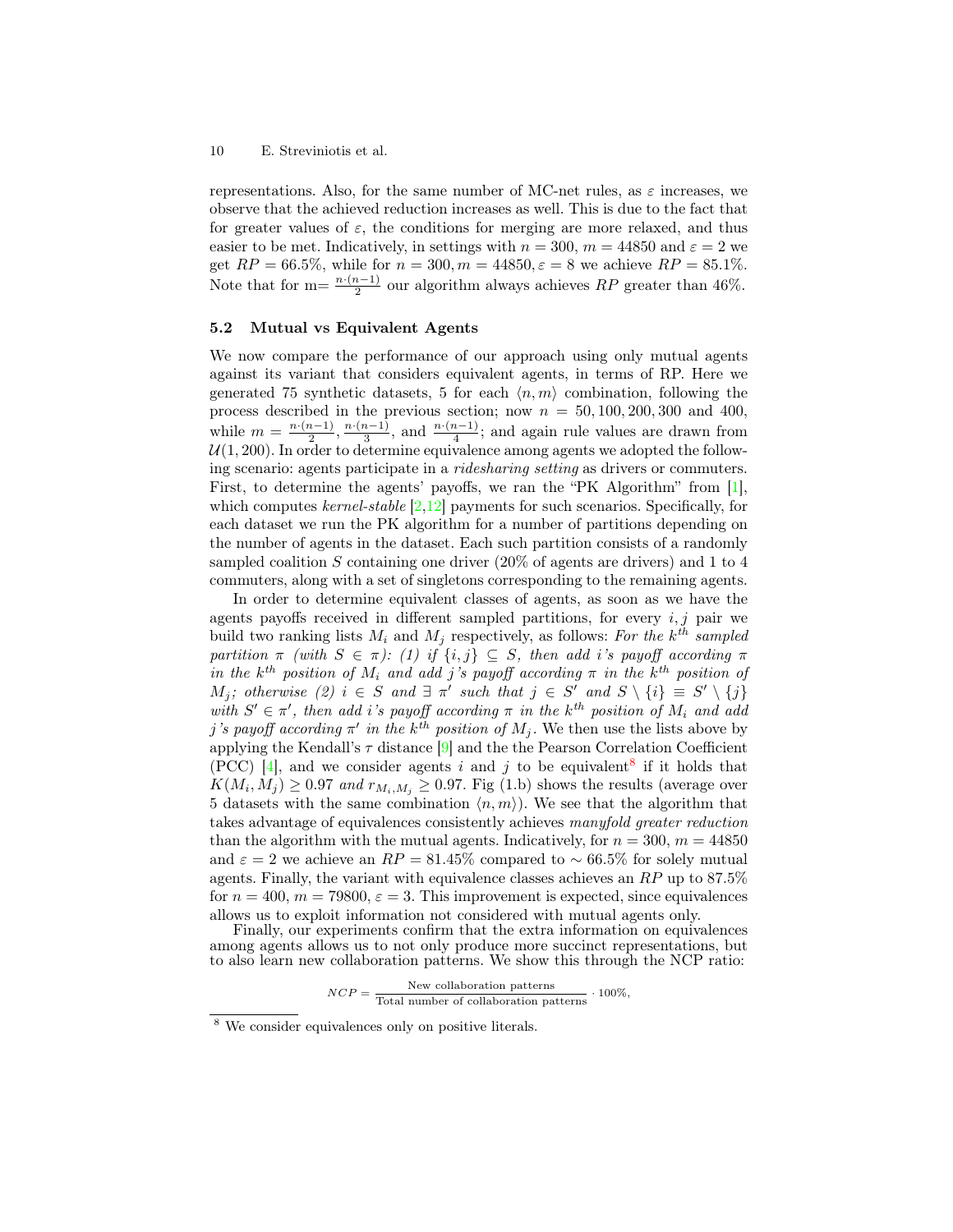$\varepsilon$ −MC nets 11



Fig. 1: (a) RP for Alg. [1](#page-3-0) with only Mutual Agents. (b) RP per setting of "Mutual vs Equivalent Agents". (c) NCP per setting of "Mutual vs Equivalent Agents".

where the denominator corresponds to the number of initial MC-net rules plus the new collaborative pairs of agents that our algorithm produced, exploiting equivalences among agents.<sup>[9](#page-10-0)</sup> Fig (1.c) shows the NCPs for every setting when we employ the algorithm using equivalence classes of agents (averages are over the 5 different datasets for each combination  $\langle n,m \rangle$ . As the results show, for a given n, the NCP is rising as  $\varepsilon$  rises. Intuitively, since for larger  $\varepsilon$  our algorithm achieves more merges, and new collaboration patterns are discovered. Indicatively, in settings with n=400, m=39900 and  $\varepsilon$ =3, we achieve an NCP ∼80.95%.

# 6 Conclusions and Future Work

In this work we introduced a novel succinct representation for cooperative games. This extends the work of [\[8\]](#page-11-1) to have rules that include sets of agents, instead of just individuals. We formally defined the  $\varepsilon-\text{MC}$  nets rules, merging conditions, and we proposed a polynomial algorithm for constructing such a representation. Moreover, we provided theoretical bounds regarding the Shapley value, and the absolute and relative error of the compressed representation wrt the initial one. Then, as envisaged by  $[8]$ , we considered equivalence classes of agents, and put forward a variant of our algorithm which takes these into account, and which can generate values for collaboration patterns that were initially unknown.

<span id="page-10-0"></span><sup>&</sup>lt;sup>9</sup> In case of ambiguities, we count the collaboration pattern once.